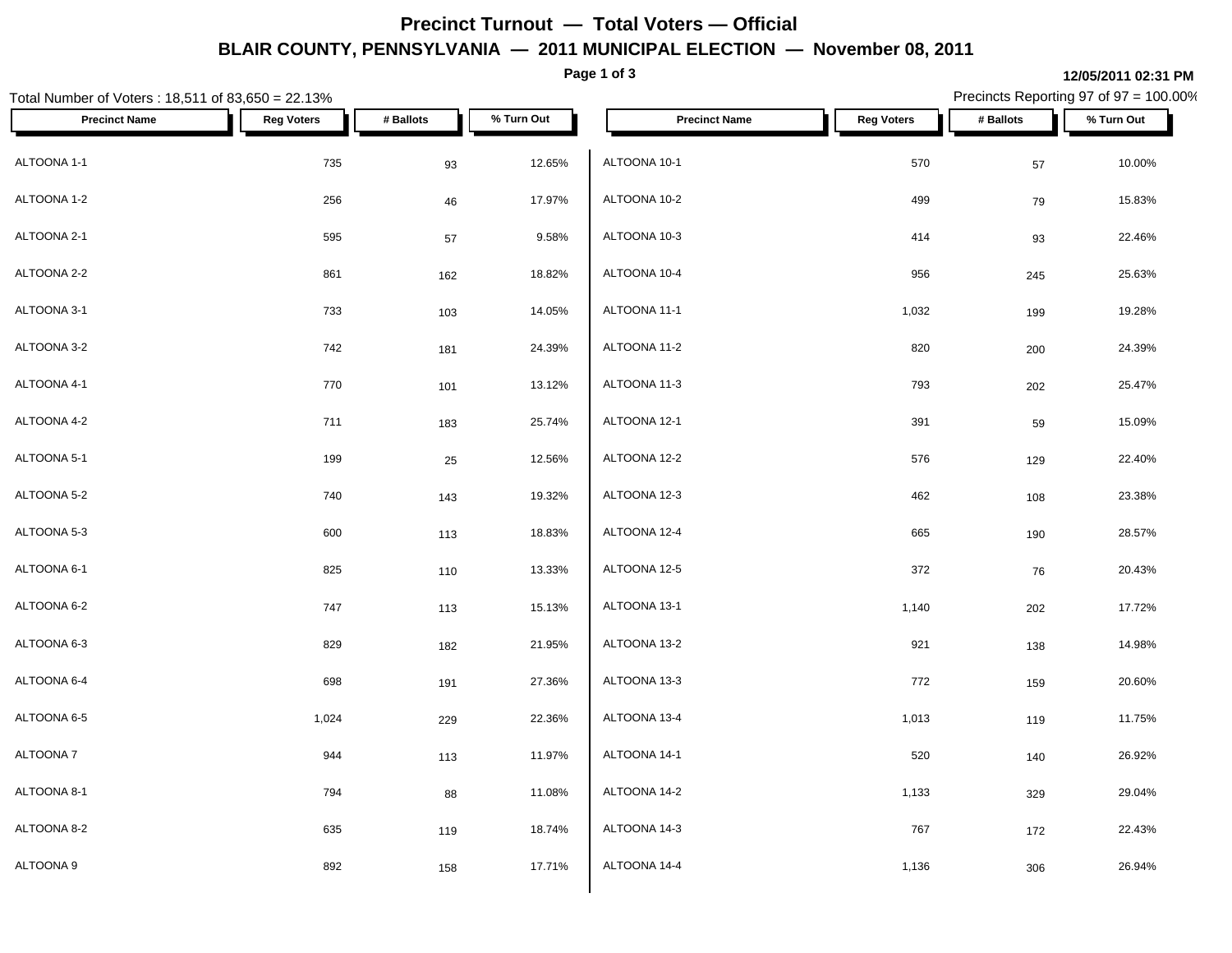## **Precinct Turnout — Total Voters — Official BLAIR COUNTY, PENNSYLVANIA — 2011 MUNICIPAL ELECTION — November 08, 2011**

**Page 2 of 3**

| Total Number of Voters: 18,511 of 83,650 = 22.13% |                   |           |            |                        | Precincts Reporting 97 of 97 = 100.00% |           |            |
|---------------------------------------------------|-------------------|-----------|------------|------------------------|----------------------------------------|-----------|------------|
| <b>Precinct Name</b>                              | <b>Reg Voters</b> | # Ballots | % Turn Out | <b>Precinct Name</b>   | <b>Reg Voters</b>                      | # Ballots | % Turn Out |
| ALLEGHENY 1                                       | 1,825             | 414       | 22.68%     | HOLLIDAYSBURG 1        | 465                                    | 99        | 21.29%     |
| ALLEGHENY 2                                       | 1,666             | 380       | 22.81%     | <b>HOLLIDAYSBURG 2</b> | 588                                    | 187       | 31.80%     |
| ALLEGHENY 3                                       | 312               | 79        | 25.32%     | <b>HOLLIDAYSBURG 3</b> | 405                                    | 58        | 14.32%     |
| ALLEGHENY 4                                       | 804               | 173       | 21.52%     | HOLLIDAYSBURG 4        | 602                                    | 192       | 31.89%     |
| ANTIS TWP 1                                       | 1,864             | 341       | 18.29%     | <b>HOLLIDAYSBURG 5</b> | 551                                    | 213       | 38.66%     |
| ANTIS TWP 2                                       | 1,137             | 236       | 20.76%     | HOLLIDAYSBURG 6        | 807                                    | 247       | 30.61%     |
| ANTIS TWP 3                                       | 1,392             | 274       | 19.68%     | HOLLIDAYSBURG 7        | 532                                    | 181       | 34.02%     |
| BELLWOOD BORO                                     | 1,188             | 197       | 16.58%     | <b>HUSTON TWP</b>      | 764                                    | 156       | 20.42%     |
| <b>BLAIR - CATFISH</b>                            | 1,157             | 290       | 25.06%     | <b>JUNIATA TWP</b>     | 721                                    | 154       | 21.36%     |
| <b>BLAIR - E HOLBG</b>                            | 2,283             | 675       | 29.57%     | LOGAN TWP 1            | 1,409                                  | 345       | 24.49%     |
| <b>CATHARINE TWP</b>                              | 517               | 138       | 26.69%     | LOGAN TWP 2            | 1,640                                  | 426       | 25.98%     |
| <b>DUNCANSVILLE</b>                               | 875               | 236       | 26.97%     | LOGAN TWP 3            | 824                                    | 257       | 31.19%     |
| FRANKSTOWN TWP1                                   | 432               | 149       | 34.49%     | LOGAN TWP 4            | 1,231                                  | 303       | 24.61%     |
| FRANKSTOWN TWP2                                   | 2,783             | 828       | 29.75%     | LOGAN TWP 5            | 1,233                                  | 315       | 25.55%     |
| FRANKSTOWN TWP3                                   | 2,879             | 843       | 29.28%     | LOGAN TWP 6            | 1,808                                  | 361       | 19.97%     |
| FREEDOM TWP 1                                     | 696               | 145       | 20.83%     | LOGAN TWP 7            | 594                                    | 194       | 32.66%     |
| FREEDOM TWP 2                                     | 1,377             | 237       | 17.21%     | <b>MARTINSBURG 1</b>   | 583                                    | 156       | 26.76%     |
| <b>GREENFIELD TWP1</b>                            | 946               | 175       | 18.50%     | MARTINSBURG 2          | 741                                    | 180       | 24.29%     |
| <b>GREENFIELD TWP2</b>                            | 124               | 46        | 37.10%     | NEWRY BORO             | 179                                    | 56        | 31.28%     |
| <b>GREENFIELD TWP3</b>                            | 1,089             | 237       | 21.76%     | NORTH WOODBURY         | 1,694                                  | 335       | 19.78%     |

**12/05/2011 02:31 PM**